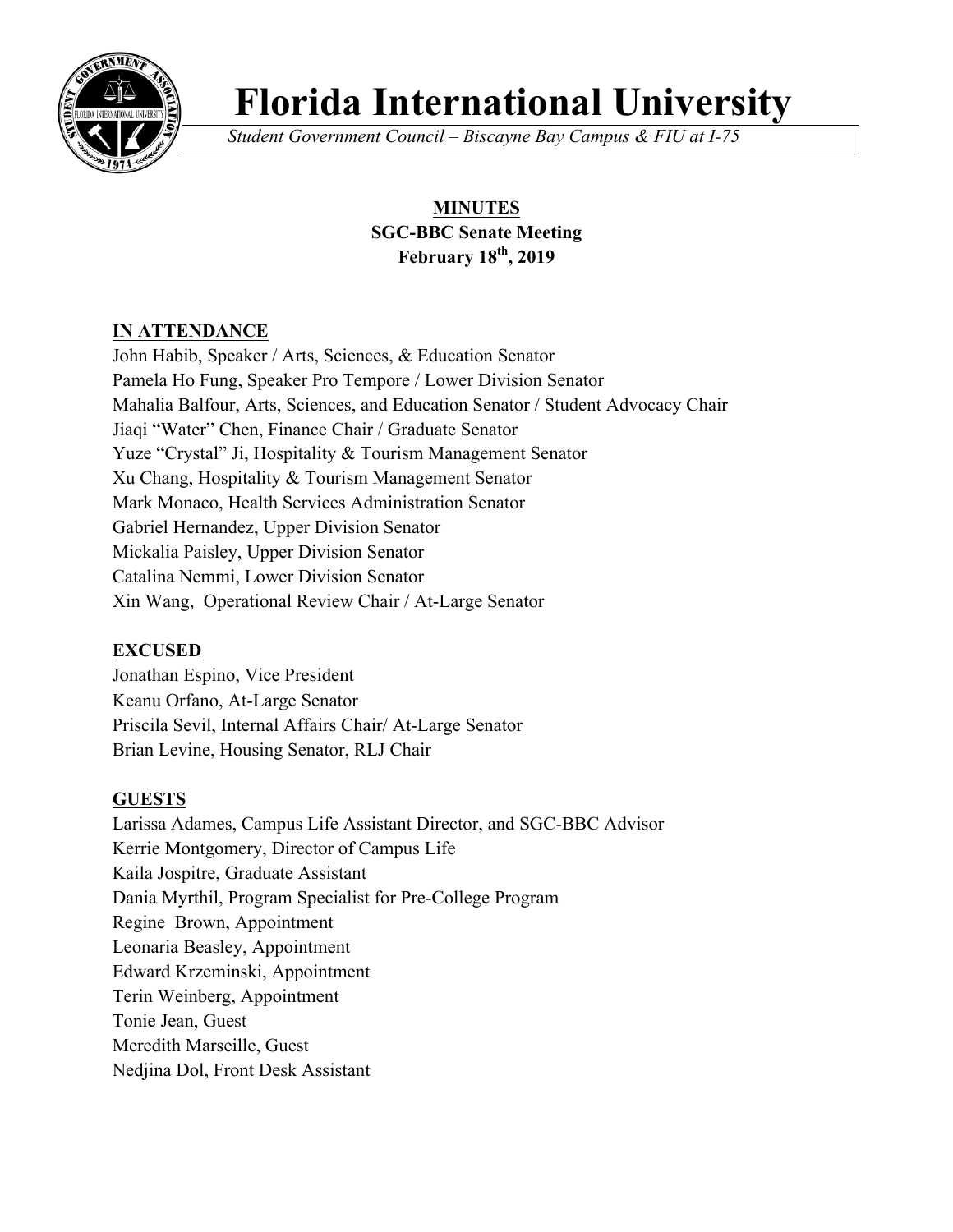## **CALL TO ORDER**

The SGC-BBC Senate held a meeting on February 18, 2019– **WUC 221**. The meeting was called to order at **3:35 pm**, approximately, by **Speaker Habib** who presided over the meeting in its entirety.

#### **WELCOME**

Speaker Habib thanked all the guests for being at the meeting today and stated that, "We have a pack schedule today. It is a great day to be a senator in SGA."

#### **SPEAKER REPORT**

Speaker Habib...

- Gave quick reminders to:
	- Not to speak unless acknowledged by the chair.
	- Be professional as possible.
	- Keep phone/laptop usage to minimum.
	- Do not go on tangents; stay focused.
- Informed Senate that placing their reports under the Google Drive will be required every week for now on.
- Reminded that chairs need to have at least 2 meetings this month and Minutes are required for each meetings. Minutes are to be uploaded onto the Committee Drive no later than 48 hours after the meeting has took place.
- Congratulated the Finance Committee for doing a great job with receiving Finance requests and discussing them in full detail as well as being meticulous.
- Congratulated Senator Balfour for showing excellent work with the making of her U-Wide Resolution and is proud of her productive and on-going collaboration with SGC-MMC Council members to work towards accomplishing this University-Wide issue. He would like for all the Senators to "look up to her" as inspiration for tackling issues and following through with it.

#### **SPEAKER PRO TEMPORE REPORT**

Speaker Pro Ho Fung…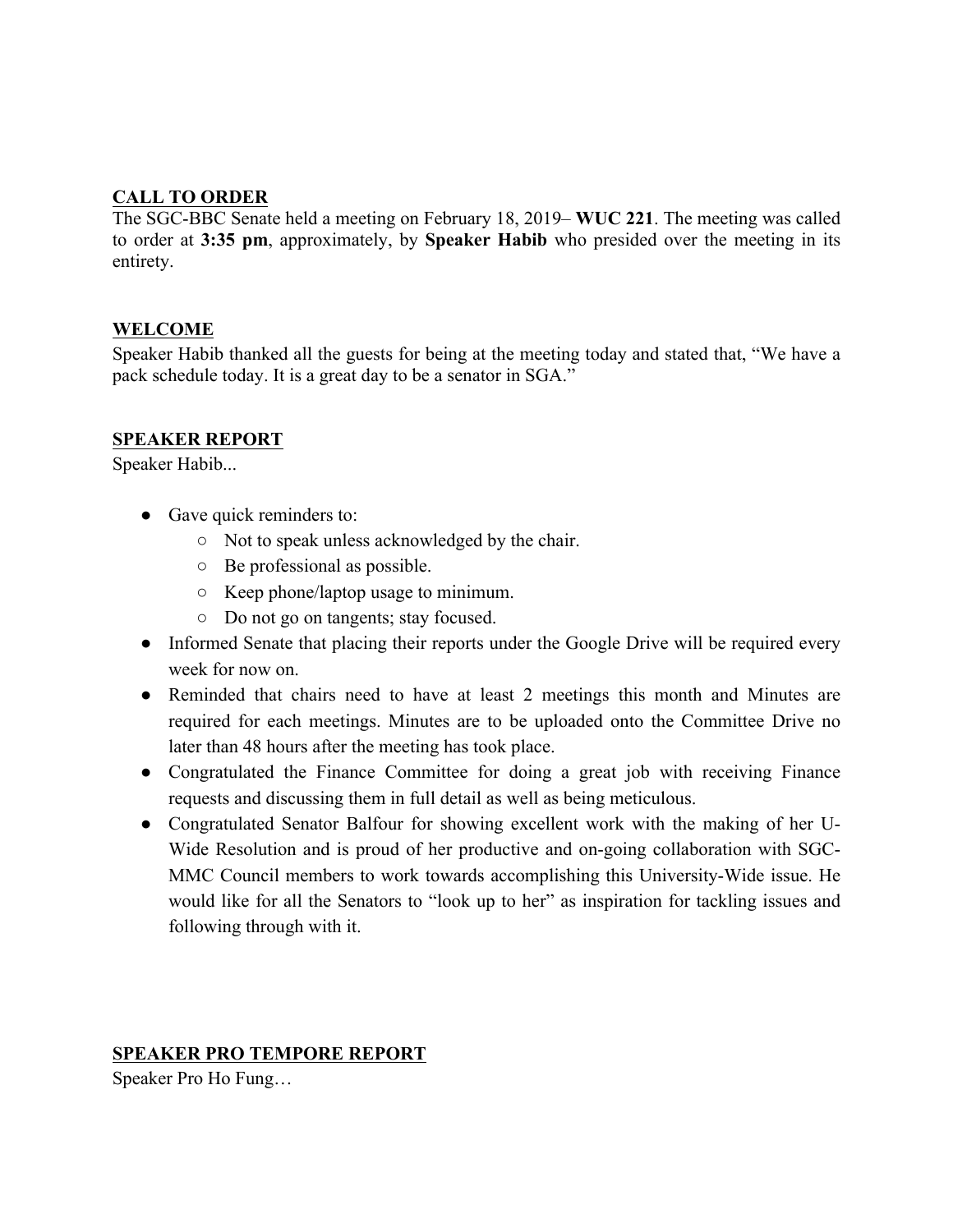- Mentioned that she is working on a file with Senator Nemmi.
- Gave reports on MMC Senate

### **ADVISOR REPORT**

Ms. Adames…

- Reminded the senate that this is the last day to sign up for the "Women Who Lead Conference." Stated that, if any senate is interested to email her by the end of the day.
- Reminded the senate that SGA Application is due this thursday at 5pm.

#### **GRADUATE ASSISTANT REPORT**

Ms. Jospitre...

• Told the senate to make sure they participate in the SGA events that's going on this week and also to promote the events.

#### **OLD BUSINESS**

**A. Approval of 1/24/2019 Minutes**

Senator Nemmi moved to approve the Senate Minutes of January 24, 2019,

Senator Chang seconded the motion.

*By unanimous decision the minutes of January 24, 2019 Senate Meeting have been approved*

#### **B. Approval of 2/04/2019 Minutes**

Senator Wang moved to approve the Senate Minutes of February 04, 2019,

Senator Ji seconded the motion.

*By unanimous decision the minutes of February 04, 2019 Senate Meeting have been approved.*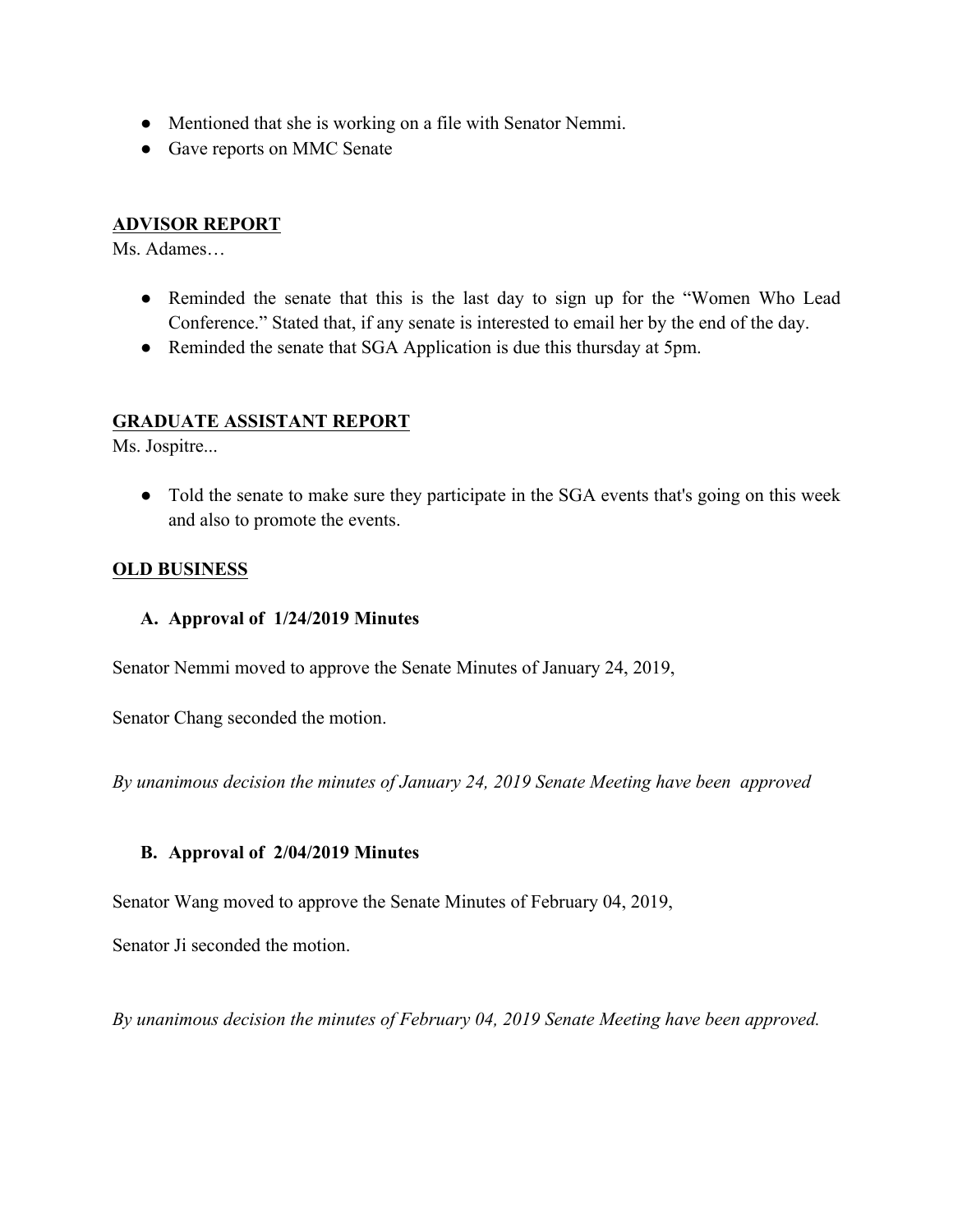**C. Second Reading of University-Wide Resolution 2019.0001:** : *In support of the reduction of fees for the Golden Panther Express Shuttle*

| University-Wide | Resolution | was | read | hν | Senator | Balfour |
|-----------------|------------|-----|------|----|---------|---------|
|                 |            |     |      |    |         |         |

Speaker Habib mentioned that he sent out an email of the Resolution so that the senate can edit.

Speaker Pro Tempore Ho Fung motioned to approve Resolution 2019.0001 in support of the reduction of fees for the Golden Panther Express Shuttle. Senator Monaco seconded the motion.

Roll Call Vote

| Senator Balfour - Yea<br>Senator Chen - Yea<br>Senator Ji - Yea<br>Senator Chang - Yea<br>Senator Monaco - Yea<br>Senator Hernandez - Yea<br>Senator Paisley - Yea |      |        |     |
|--------------------------------------------------------------------------------------------------------------------------------------------------------------------|------|--------|-----|
| Senator Nemmi - Yea                                                                                                                                                |      |        |     |
| Senator                                                                                                                                                            | Wang |        | Yea |
| Speaker Pro Ho Fung - Yea                                                                                                                                          |      |        |     |
| Speaker                                                                                                                                                            |      | Habih- | Yea |

With a vote of 11-0-0

*By unanimous decision the motion to approve Resolution 2019.0001 was passed.* 

#### **NEW BUSINESS**

#### **A. Finance Requests**

#### **1. Majors Fair and ACS Open House (\$945.00)**

Speaker Habib asked for a representative to present the fund request.

Appropriation 2019.0001 was read Senator Chen.

Speaker Habib opened the floor for questions.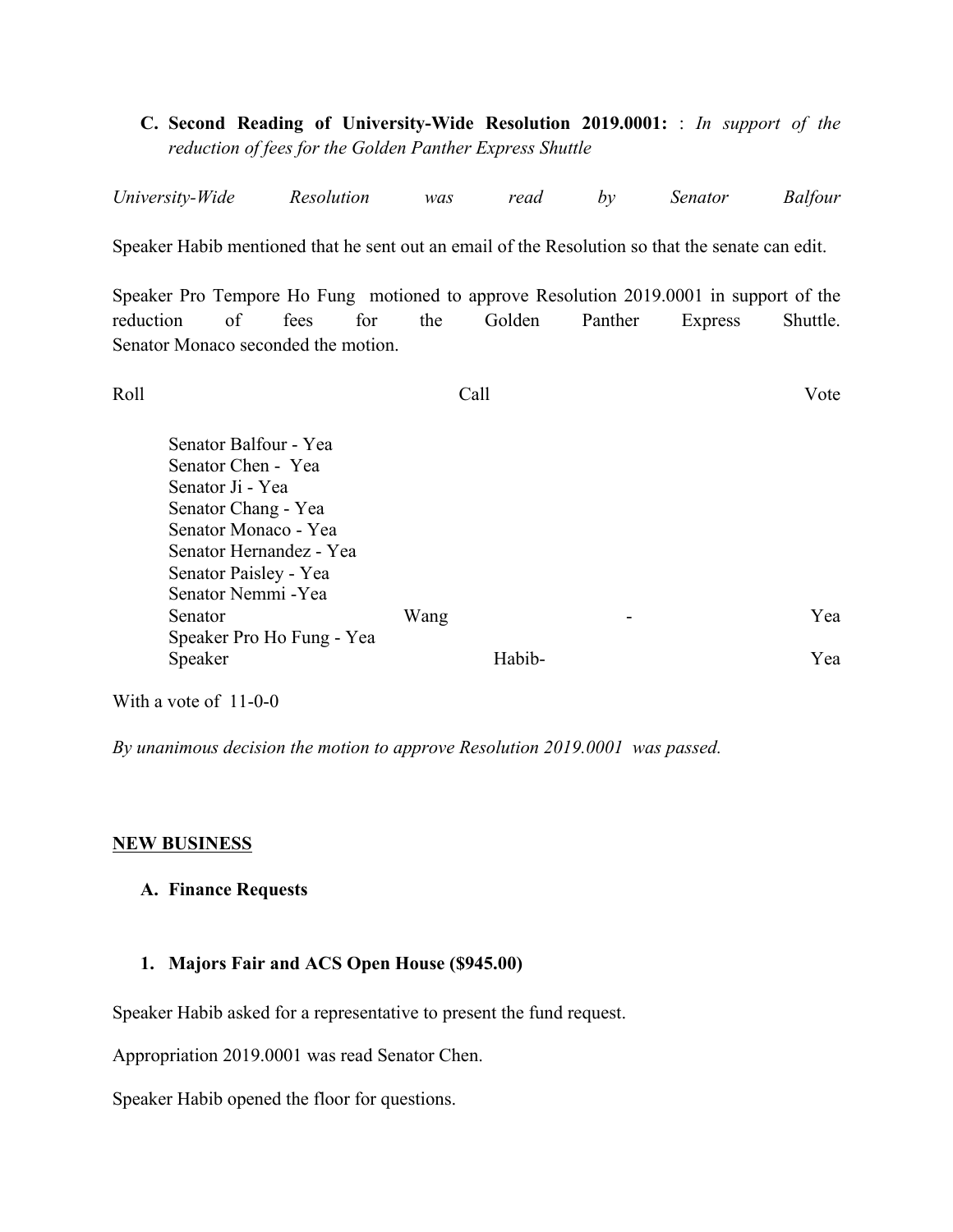Ms. Adames stated that an expense report and list of names including, name, email, and Panther ID of students who participated in the event should be sent to the Finance Committee two days after the event.

Senator Balfour move to add "That a copy of the sign-in sheet, that includes name, email and Panther ID, copy of receipts and flyers be submitted to the Finance Committee (2) days after their last event." on the 3rd "Resolved."

Senator Paisley seconded.

Motion Passes.

Senator Chen move to approve Appropriation 2019.0001 of \$945.00 for Majors Fair and ACS Open House. Senator Nemmi seconded.

| Roll                      | Call   | Vote |
|---------------------------|--------|------|
| Senator Balfour - Yea     |        |      |
| Senator Chen - Yea        |        |      |
| Senator Ji - Yea          |        |      |
| Senator Chang - Yea       |        |      |
| Senator Monaco - Yea      |        |      |
| Senator Hernandez - Yea   |        |      |
| Senator Paisley - Yea     |        |      |
| Senator Nemmi - Yea       |        |      |
| Senator                   | Wang   | Yea  |
| Speaker Pro Ho Fung - Yea |        |      |
| Speaker                   | Habib- | Yea  |

With a vote of 11-0-0

*By unanimous decision the motion to approve Appropriation 2019.0001 was passed.* 

#### **2. It takes a Village Conference (\$2,172.50)**

Speaker Habib asked for a representative to present the fund request.

Finance request was presented by Senator Nemmi.

Speaker Habib gave the council 2 minutes for questions and answer.

Senator Nemmi moves to amend SGA Appropriation 2019.0002 to moved 1st Resolved to " in support of allocating \$2,172.50 to the It Takes a Village Event held on March 30, 2019 at the FIU BBC Campus."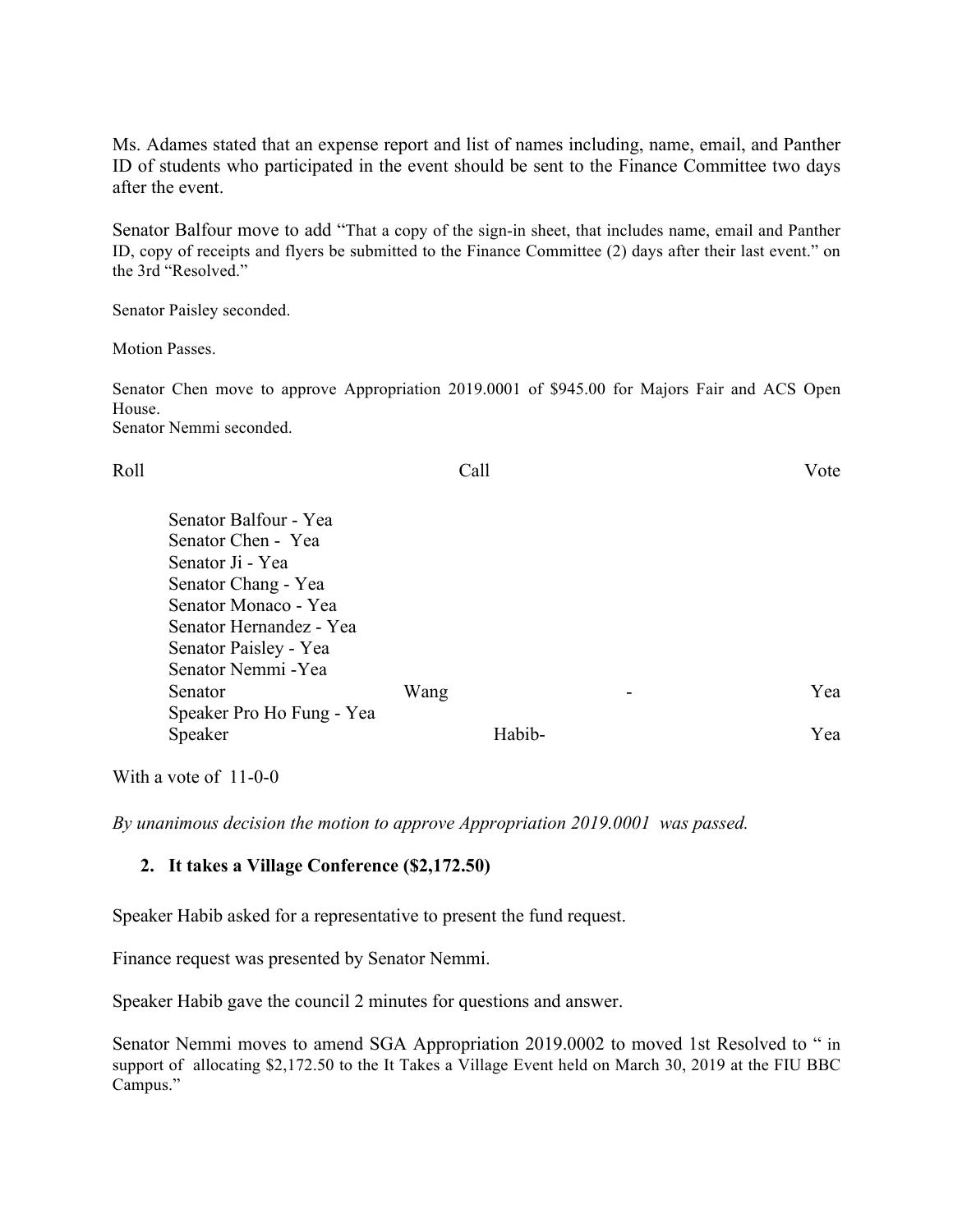Senator Paisley seconded the motion. Motion Passes

Senator Nemmi moves to approve the Appropriation 2019.0002 in support of Allocating \$2,172.50 to the It Takes a Village Conference on March 30,2019 at the FIU BBC.

Senator Hernandez seconded the motion.

| Roll |                                                                                                                                           | Call |        | Vote |
|------|-------------------------------------------------------------------------------------------------------------------------------------------|------|--------|------|
|      | Senator Balfour - Yea<br>Senator Chen - Yea<br>Senator Ji - Yea<br>Senator Chang - Yea<br>Senator Monaco - Yea<br>Senator Hernandez - Yea |      |        |      |
|      | Senator Paisley - Yea<br>Senator Nemmi - Yea<br>Senator                                                                                   | Wang |        | Yea  |
|      | Speaker Pro Ho Fung - Yea<br>Speaker                                                                                                      |      | Habib- | Yea  |

With a vote of 11-0-0

*By unanimous decision the motion to approve Appropriation 2019.0002 was passed.* 

#### **3. Terin Weinberg (\$315.00)**

Speaker Habib asked Ms. Weinberg to present herself for 2 minutes.

Ms Weinberg presented herself and explained why she needs funding.

Senator Hernandez move to extend presentation by 2 minutes.

Senator Monaco seconded the motion. Motion Passes.

Speaker Habib opened the floor for 5 minutes discussion.

Ms. Adames mentioned that students are allowed to request a total of \$300 for trip plus registration fee.

Dr. Montgomery stated that Ms. Weinberg completed the wrong form for funding and the correct application will be sent to her.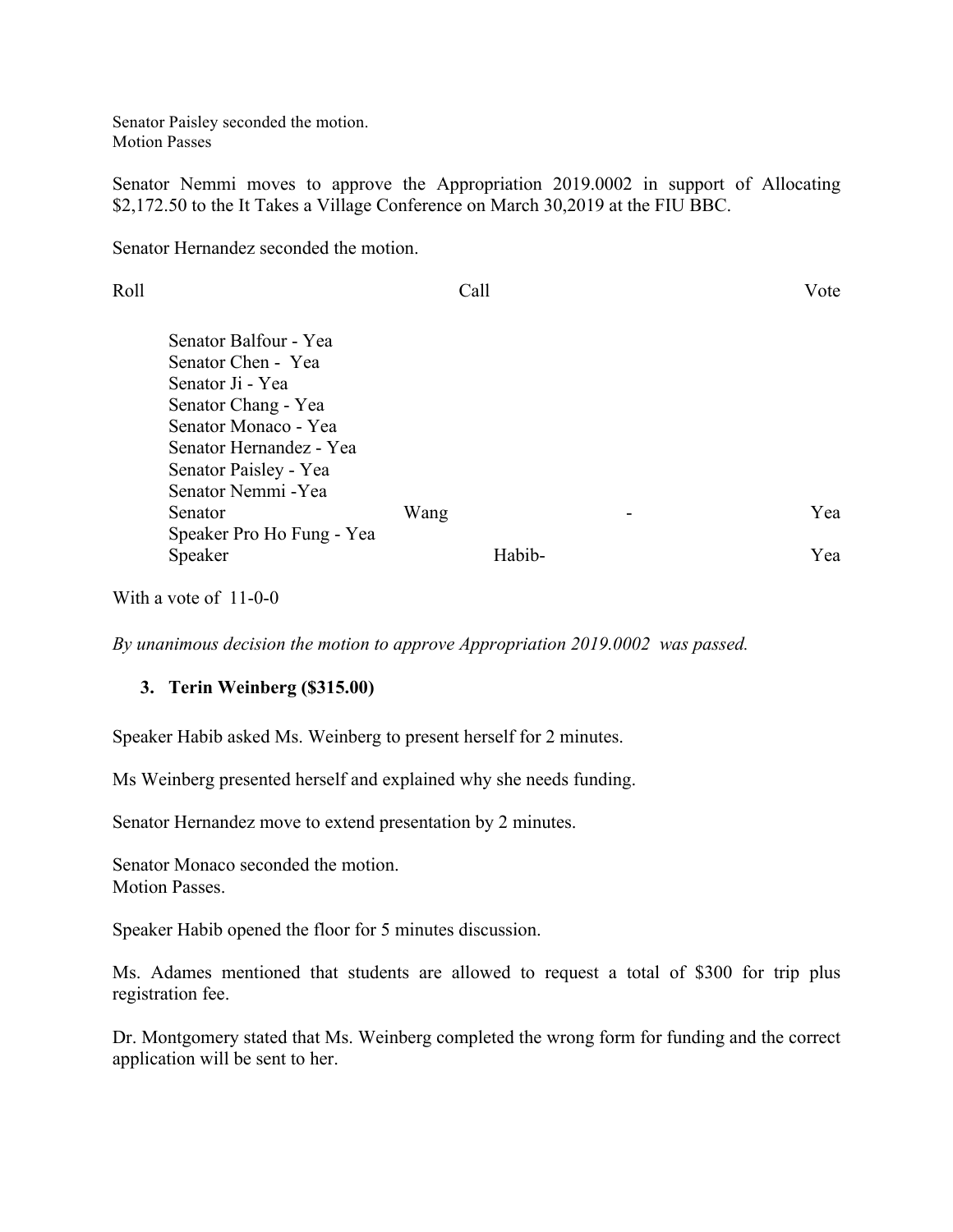#### **4. Edward Krzeminski (\$600.00)**

Speaker Habib asked Mr. Krzeminski to present himself for 2 minutes.

Mr. Krzeminski presented himself and explained why he needs funding.

Speaker Habib opened the floor for 5 minutes discussion.

Ms. Adames mentioned that students are allowed to request a total of \$300 for trip plus registration fee.

Dr. Montgomery stated that Mr. Krzeminski also completed the wrong form for funding and the correct application will be sent to him.

Speaker Habib stated that both Ms. Weinsberg and Mr. Krzeminski need to resubmit the correct form and then the council will discuss the funding at the Senate meeting.

#### **B. Appointments- Elections Board**

#### **1. Bryan Regalado**

Speaker Habib asked Ms. Brown to present herself for 2 minutes.

Ms Brown presented herself and explained why she should be elected.

Speaker Habib opened the floor for 2 minutes discussion.

Senator Nemmi moves to appoint Ms. Brown as an Election Board Member.

Senator Wang seconded the motion.

#### Roll Call Vote

Senator Balfour - Yea Senator Chen - Yea Senator Ji - Yea Senator Chang - Yea Senator Monaco - Yea Senator Hernandez - Yea Senator Paisley - Yea Senator Nemmi -Yea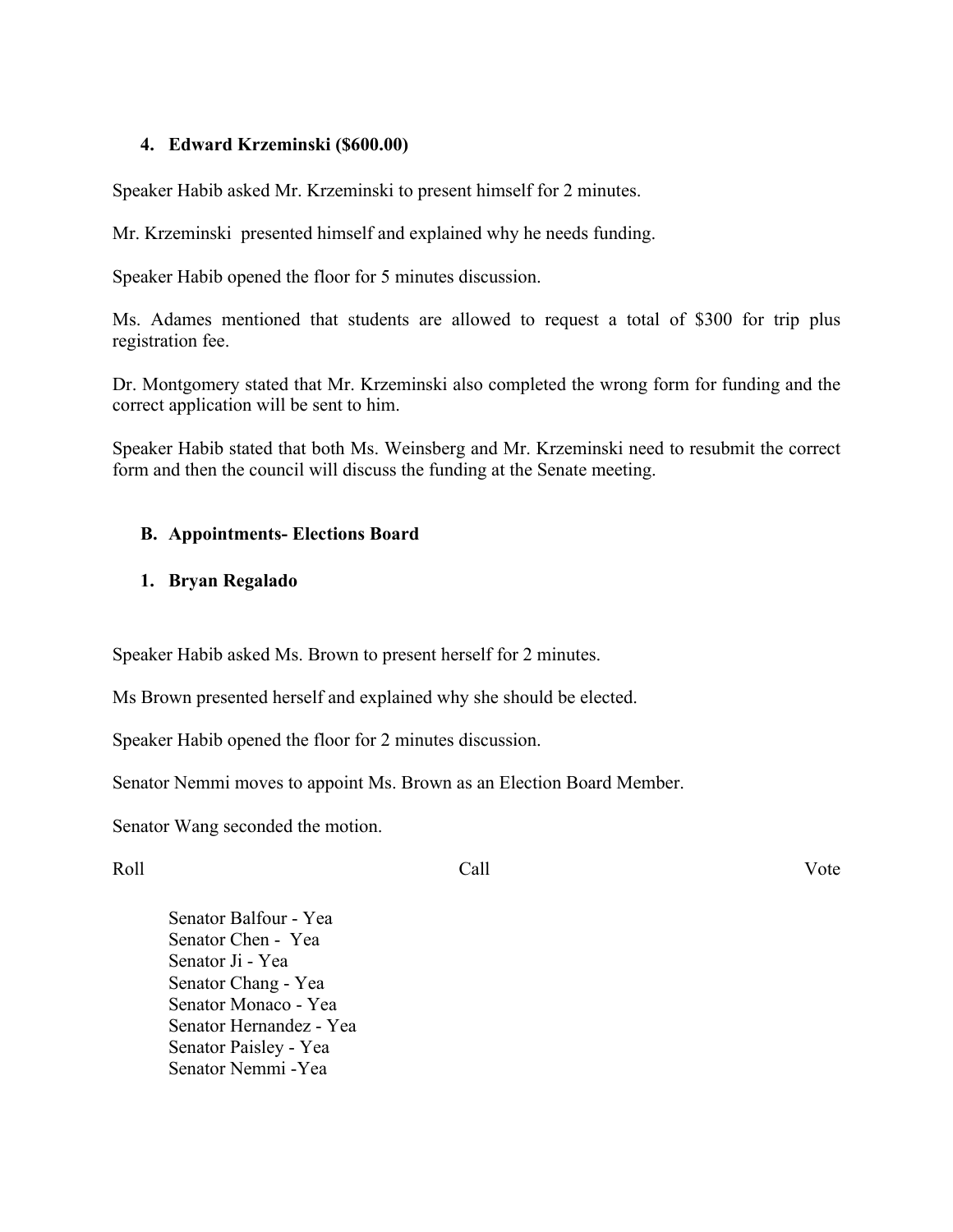| Senator                   | Wang |        | - | Yea |
|---------------------------|------|--------|---|-----|
| Speaker Pro Ho Fung - Yea |      |        |   |     |
| Speaker                   |      | Habib- |   | Yea |

With a vote of 10-2-1

*By unanimous decision the motion to approve Ms. Brown as an Election Board Member was passed.* 

#### **2. Leonaria Beasley**

Speaker Habib asked Ms. Beasley to present herself for 2 minutes.

Ms Beasley presented herself and explained why she should be elected.

Speaker Habib opened the floor for 2 minutes discussion.

Senator Balfour moves to appoint Ms. Beasley as an Election Board Member.

Senator Chang seconded the motion.

| Roll |                           | Call |        |   | Vote |
|------|---------------------------|------|--------|---|------|
|      | Senator Balfour - Yea     |      |        |   |      |
|      | Senator Chen - Yea        |      |        |   |      |
|      | Senator Ji - Yea          |      |        |   |      |
|      | Senator Chang - Yea       |      |        |   |      |
|      | Senator Monaco - Yea      |      |        |   |      |
|      | Senator Hernandez - Yea   |      |        |   |      |
|      | Senator Paisley - Yea     |      |        |   |      |
|      | Senator Nemmi - Yea       |      |        |   |      |
|      | Senator                   | Wang |        | - | Yea  |
|      | Speaker Pro Ho Fung - Yea |      |        |   |      |
|      | Speaker                   |      | Habib- |   | Yea  |
|      |                           |      |        |   |      |

With a vote of 11-0-0

*By unanimous decision the motion to approve Ms. Beasley as an Election Board Member was passed.* 

#### **3. Bryan Regalado**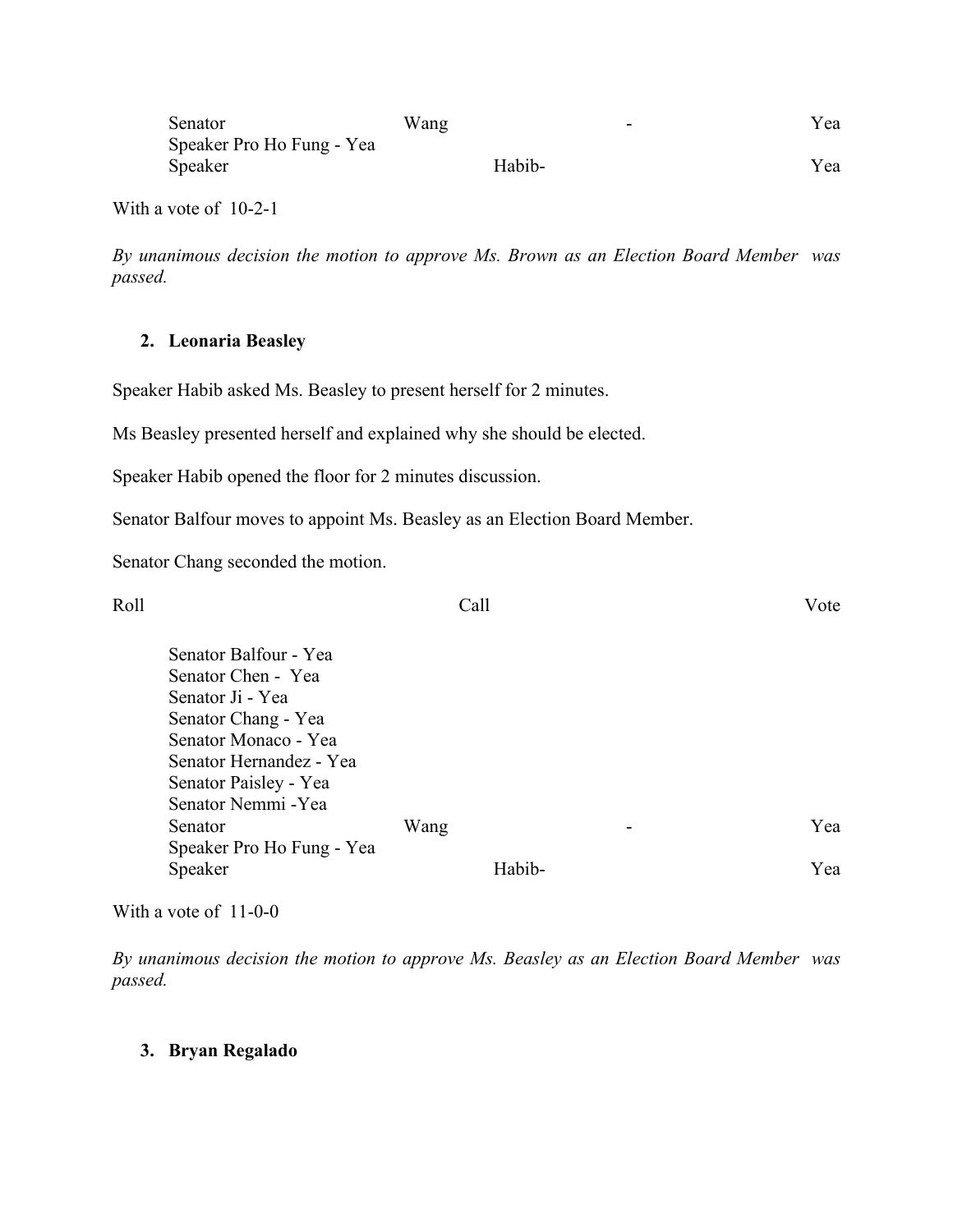Mr. Regalado was not able to attend the Senate Meeting due to an urgent meeting that was at FIU Modesto Maidique Campus.

Senator Nemmi move to postpone the appointment of Bryan Regalado to the next Senate Meeting on February 25, 2019.

Senator Monaco seconded the motion. Motion Passes.

#### **C. Proclamation 2019.0001 - The Vice Provost Council**

Speaker Pro Temp Ho Fung gave Speaker Habib 3 minutes to read Proclamation.

Speaker Habib read the Proclamation.

Speaker Pro Temp Ho Fung opened the floor for discussion.

Senator Nemmi amend to add "former Vice Provost Steven Moll" to the last "Resolved."

Senator Monaco seconded. Motion Passes.

Senator Balfour move to approve Proclamation 2019.0001.

Senator Monaco seconded.

| Roll |                           | Call |        |   | Vote |
|------|---------------------------|------|--------|---|------|
|      | Senator Balfour - Yea     |      |        |   |      |
|      | Senator Chen - Yea        |      |        |   |      |
|      | Senator Ji - Yea          |      |        |   |      |
|      | Senator Chang - Yea       |      |        |   |      |
|      | Senator Monaco - Yea      |      |        |   |      |
|      | Senator Hernandez - Yea   |      |        |   |      |
|      | Senator Paisley - Yea     |      |        |   |      |
|      | Senator Nemmi - Yea       |      |        |   |      |
|      | Senator                   | Wang |        | - | Yea  |
|      | Speaker Pro Ho Fung - Yea |      |        |   |      |
|      | Speaker                   |      | Habib- |   | Yea  |

With a vote of 11-0-0

*By unanimous decision the motion to approve Proclamation 2019.0001 was passed.* 

#### **D. Senate Spring 2019 Goals Updates**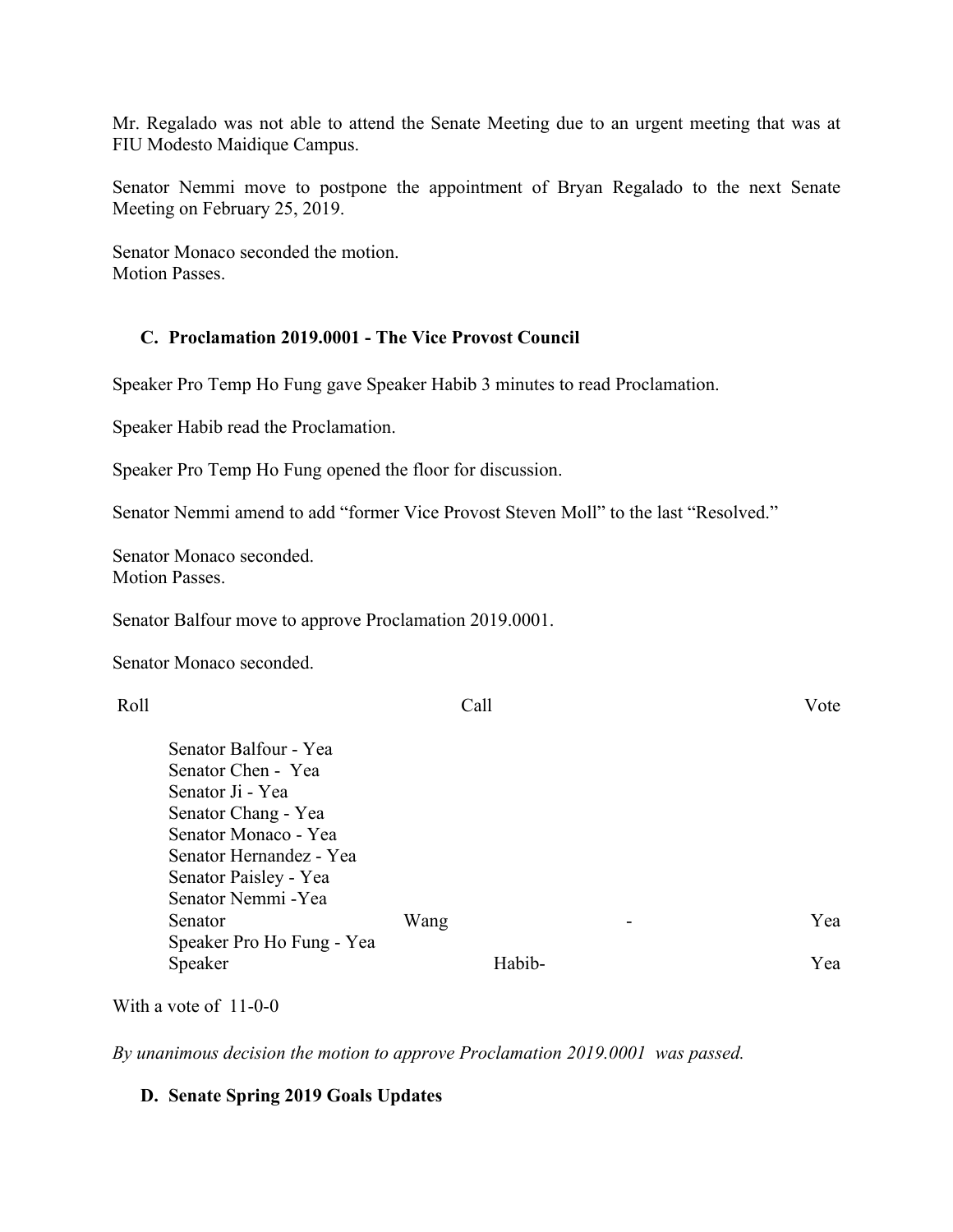Due to lack of time, Speaker Habib stated that this New Business will be discussed and included in the next Senate Meeting Agenda.

#### **DISCUSSION**

#### **A. Student Concerns**

Speaker Habib gave the council and guests 3 minutes for student concerns.

Senator Nemmi stated that a couple student concern . \* 2 minutes left\*

Senator Balfour moves to end discussion.

Senator Paisley seconded. Motion Passes.

## **FINANCE CHAIR REPORT**

Senator Chen…

●

#### **OPERATIONAL REVIEW CHAIR REPORT**

Senator Wang…

- Stated that, "we had our Operational Review Committee Meeting today.
- Welcomed Mark for joining OPR Chair Committee!
- Stated that, "we will have our next committee meeting on February 28th."
- Stated that, "I hold my first event of celebrating Chinese New Year last week. Thanks for participating and thanks for our beautiful senators' helping!"

# **STUDENT ADVOCACY CHAIR REPORT**

Senator Balfour…

● Reminded the council that there is an Advocacy Chair Meeting today at 5:15 PM.

#### **SENATORS REPORT**

Senator Nemmi…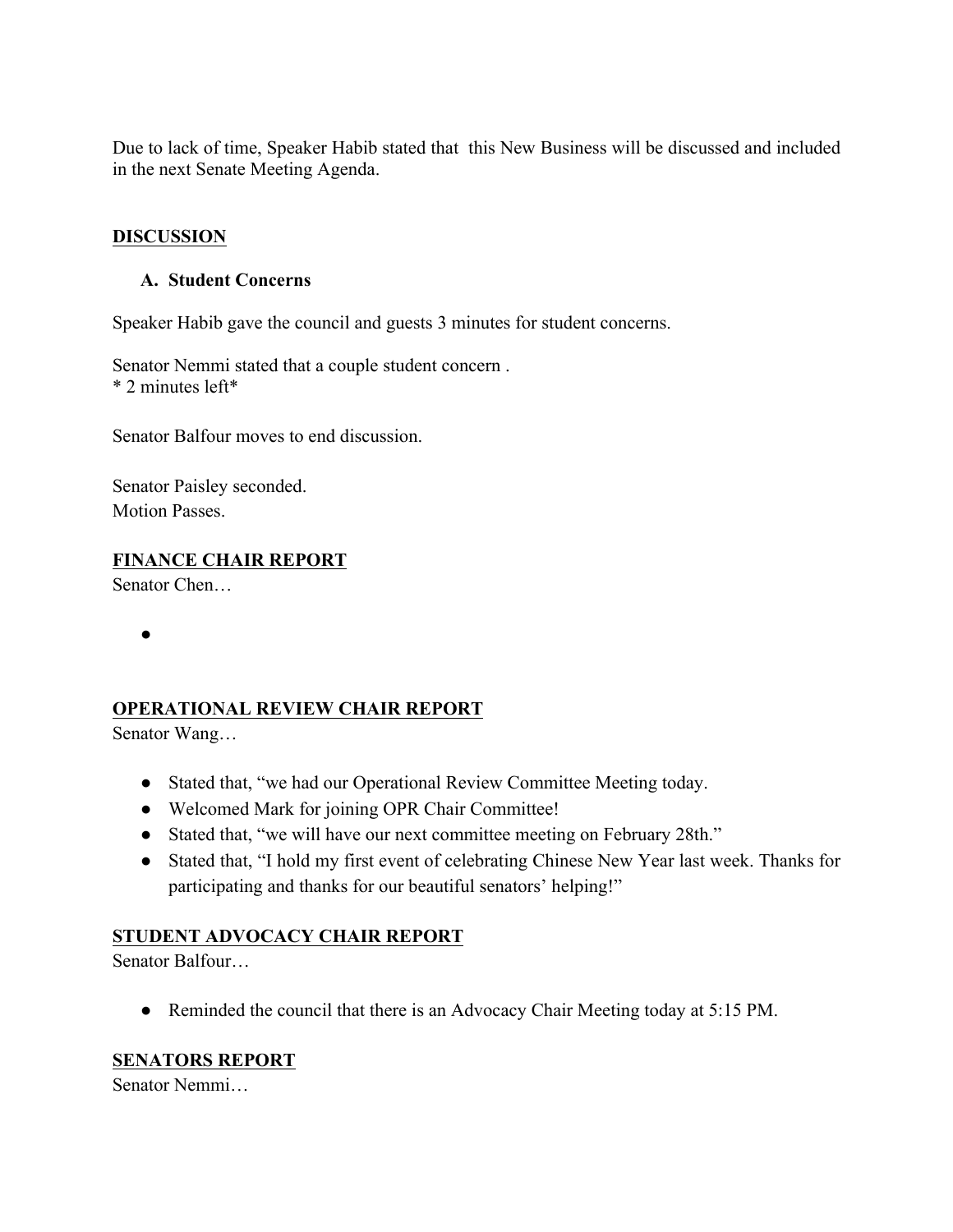- Mentioned that, "myself and Speaker Pro Ho Fung will be working on a bill to update/add the responsibilities for each senator position."
- Stated that she communicated with Lower Division Senator for MMC and she liked the certificates for the Career Expo event and would like to work on something similar together. She also asked to use the certificates for those who donate to the food pantry at MMC
- Stated that "we have the Student Advocacy meeting today after this meeting so please attend"

Senator Monaco…

• Stated that he attended the O.R.C. meeting today.

# **ANNOUNCEMENTS**

- **I. Announcements**
	- **Student Advocacy Committee Meeting**, February 18, 2019
		- $\circ$  5:15pm 6:15pm
		- SGA Conference Room
	- **SGA Week**, February 18-22, 2019
		- Monday, February 18:
			- **Intro to SGA**, 12:00pm 5:00pm, WUC 301
		- Tuesday, February 19:
			- **No Limit Luncheon**, 11:00am 1:00pm, WUC Ballrooms
			- **Government in the Game Room**, 5:00pm 7:00pm, WUC 222
		- Wednesday, February 20:
			- **Wellness Warriors Workshop**, 1:00pm 3:00pm, WUC 155
		- Thursday, February 21:
			- **Year of the Pig at the Culture Corner**, 5:30pm 7:00pm, WUC Culture Corner
		- Friday, February 22:
			- **BBQ at Bayview**, 6:00pm 9:00pm, Bayview Pool
	- **HSA Car Wash**, February 19 & 21, 2019
		- 10:00am 1:30pm
		- In front of AC2
	- **RLJ Committee Meeting**, February 19, 2019
		- 1:30pm 2:30pm
		- SGA Conference Room
	- **BBC Budget Deliberations**, February 21, 2019
		- 9:30am 4:00pm
		- WUC 155
	- **Operational Review Committee Meeting**, February 28, 2019
		- 12:30pm 1:30pm